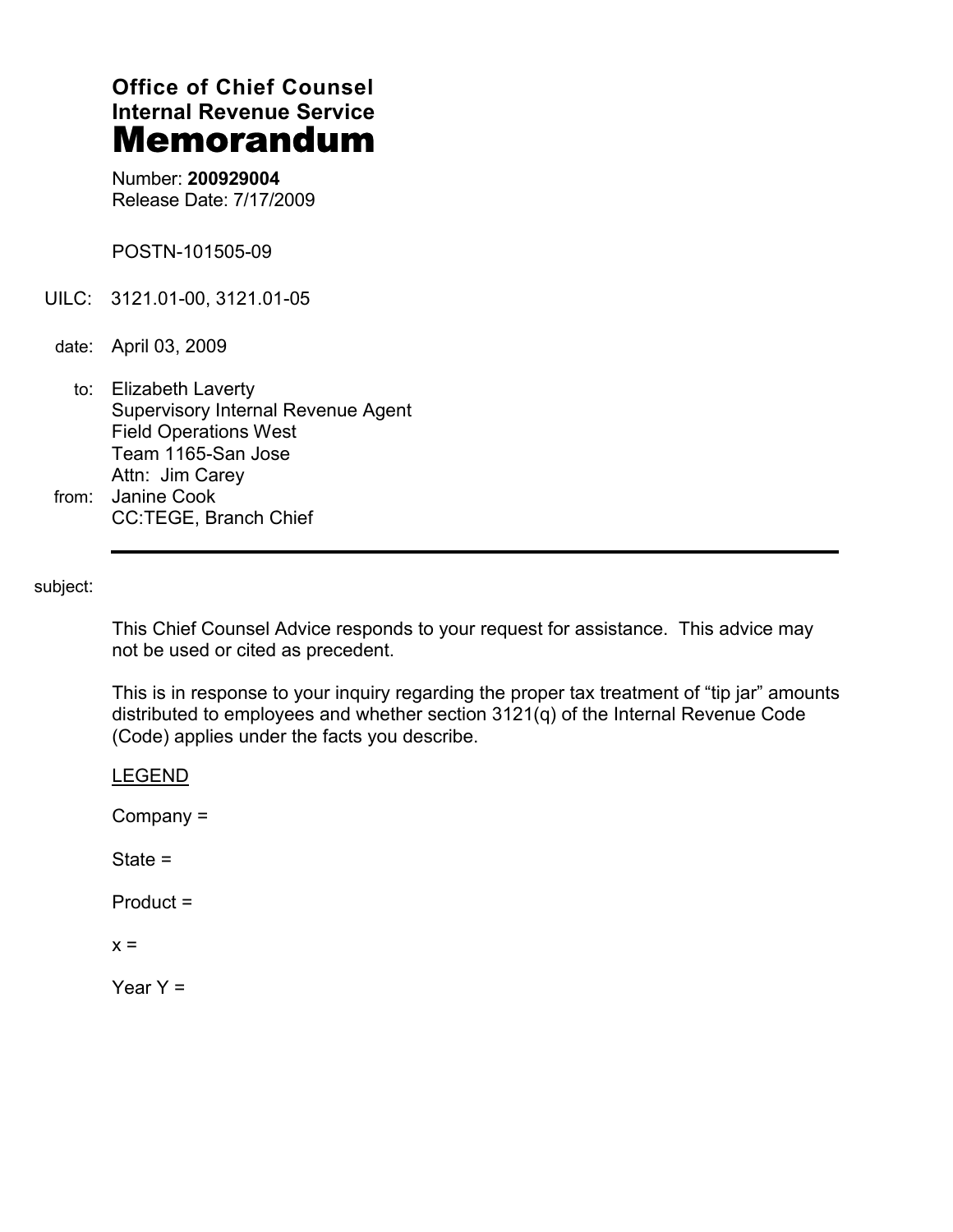Under the facts described herein, are amounts placed in "tip jars" at Company stores in State treated (1) as wages subject to tax under the Federal Insurance Contributions Act (FICA) at the time the amounts are distributed to the employees, or (2) as tips governed by section 3121(q) of the Code so that unreported tips will not be subject to the employer share of FICA tax until the Service makes a notice and demand for the taxes from Company.

### **CONCLUSION**

The amounts placed in "tip jars" at Company stores in State under the facts described herein are tips governed by section 3121(q) so that unreported tips will not be subject to the employer share of FICA tax until the Service makes a notice and demand for the taxes from Company.

### FACTS

Company is a corporation engaged in State in retail sales of Product and related items for which customers often provide additional cash amounts as compensation to those serving them, typically viewed as tips. Company has set forth its policy and the required procedures regarding these cash amounts left by customers at Company locations in several Company manuals. Pursuant to Company policy, each location must have at least one specified container placed near a register to serve as a "tip jar" for collecting cash amounts left by customers. These tip jars may not be used to make change according to Company manuals. The cash amounts cannot be designated for any particular employee.

A Company manual provides that, in order to ensure the security of the cash placed in the tip jar ("tip jar amounts") during normal hours of operation, each day's tip jar amounts in each store are maintained in a locker, drawer or other suitable and securable location during the business hours to provide for authorized access to the tip jar amounts without having to open the store safe. At closing, the day's tip jar amounts are gathered, logged and placed in the store safe following the tip jar security procedure found in the Company manual. Specifically, once the tip jar amounts are counted, they are recorded in the cash management log, the amounts are placed in a drop bag and recorded on a tip log and secured in the safe. Drop bags can only be accessed when tip jar amounts are being counted for weekly distribution or being changed into bills to increase space in the safe.

The tip jar amounts are distributed only to employees with job positions which Company has determined are non-management. The store manager and the assistant store manager also participate in providing services to the customers but are not allowed to share in any tip jar amounts. There are no restrictions on the amount that can be paid out to employees.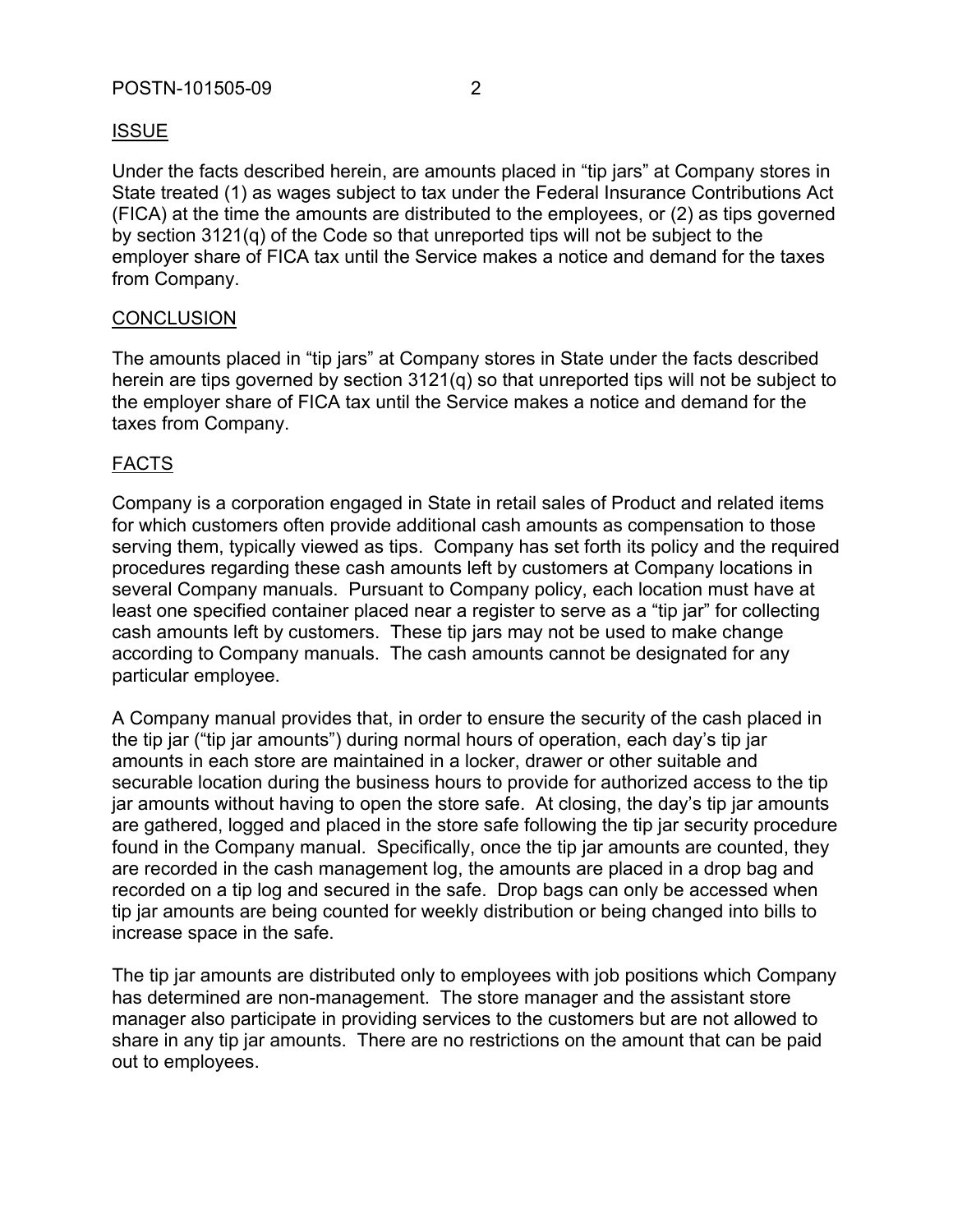The tip jar amounts are required by Company to be distributed weekly. As part of the weekly distribution process, a store manager prints the time sheet for the week for the store, sorted by employee, and provides it to the employee who is counting and distributing tip jar amounts ("designated employee"). According to a Company manual, store managers and assistant store managers may not count or distribute tip jar amounts. The designated employee counting the tip jar amounts is required by Company to do so in the back of the store while on Company time.

Procedures specified in Company manuals require that each week the designated employee adds together the "tippable" hours (generally, only hours spent serving customers) from the time sheet prepared by a store manager. The designated employee calculates the weekly amount that each employee should receive based on his or her allocable share of the number of tippable hours worked. The designated employee places the weekly amount determined for each employee in a sealed envelope, labels the envelope with the employee's name and then places each envelope in the store safe, in a secured compartment, until the employee is available to take possession of it. The amounts distributed must be recorded on the tip removal log with the "cash controller" (a non-management employee is designated weekly as the cash controller).

In Year Y, Company estimated that employees received at least x per hour from the tip jar and reported this to the IRS on the employees' behalf on Forms W-2, Wage and Tax Statement. Company does not request, and employees do not provide, reports to Company of actual amounts distributed to them from the tip jar. Company requests that employees report amounts to the IRS if they earn more then the x per hour.

#### LAW AND ANALYSIS

Sections 3101 and 3111 of the Code impose FICA taxes on "wages" as that term is defined in § 3121(a). Section 3121(a) defines "wages" for FICA purposes as all remuneration for employment with certain specific exceptions. Section 3121(a)(12)(A) excludes tips paid in any medium other than cash. Section 3121(a)(12)(B) excludes cash tips received by an employee in any calendar month in the course of the employee's employment by an employer, unless the amount of the cash tips is \$20 or more.

FICA taxes consist of the Old-Age, Survivors, and Disability Insurance (OASDI) tax and the Hospital Insurance tax. These taxes are imposed equally on both the employer under section 3111(a) and (b) and on the employee under section 3101(a) and (b). The amount of wages for OASDI purposes is limited to an annually adjusted amount (\$106,800 for 2009) under section 3121(a). Accordingly, once an employee's wages reach this annually adjusted amount (the wage base), the OASDI portion of the FICA tax does not apply thereafter.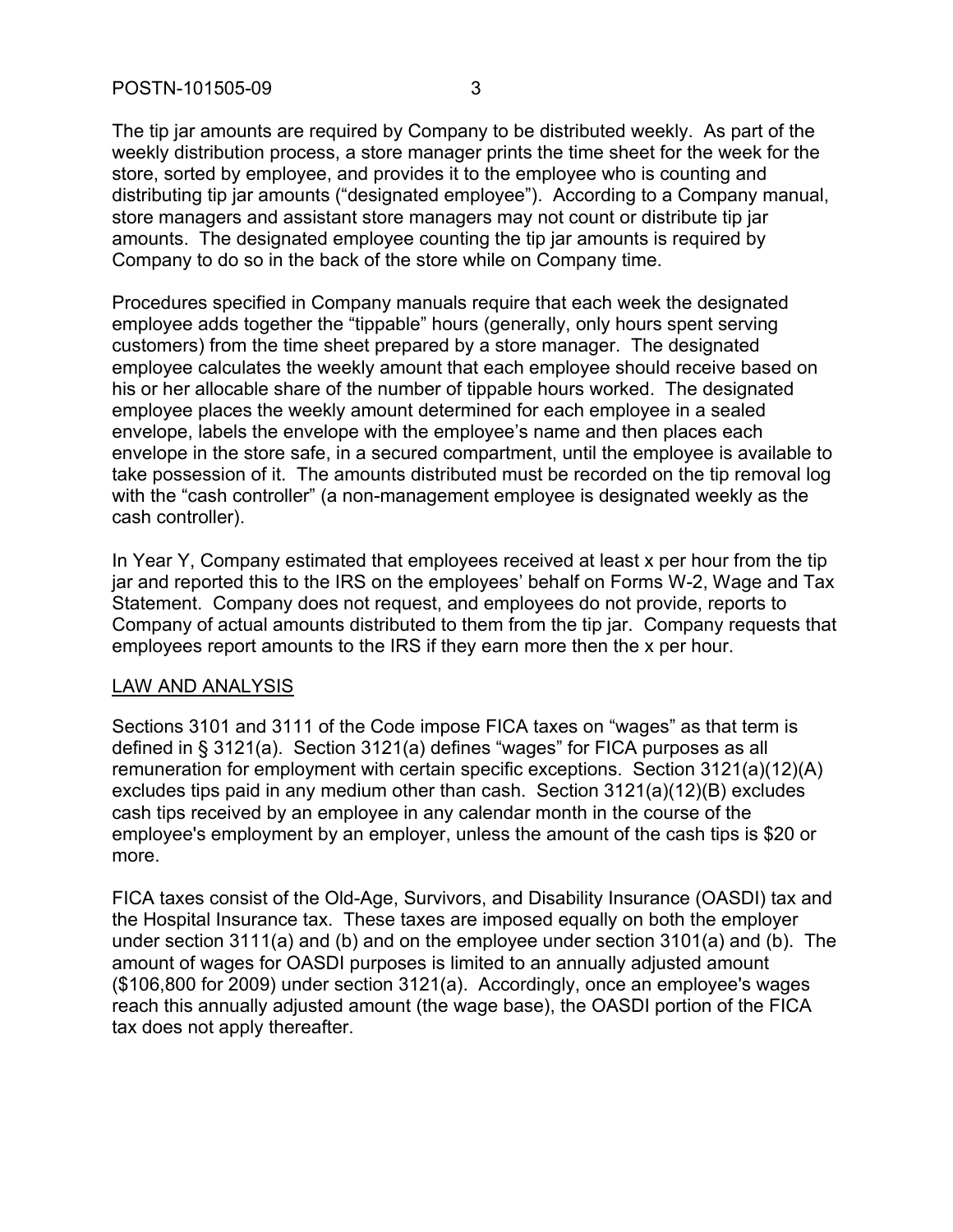Section 3102(a) of the Code requires employers to deduct and pay over the employee portion of the FICA tax. However, section 3102(c)(1) provides a special rule applicable to tips. It states, for purposes relevant here, that the withholding requirement of subsection (a) is applicable only to such tips as are included in a written statement furnished to the employer pursuant to section 6053(a), and only to the extent that collection can be made by the employer by deducting the amount of the tax from wages paid to the employee (excluding tips). Employment Tax Regulations section 31.3102- 3(a)(2) provides that an employer is required to deduct and withhold the tax on tips constituting wages only for those tips the employee reports to the employer in a written statement as required under section  $6053(a)$ <sup>1</sup>

Under section 3121(q), tips received by an employee in the course of the employee's employment are considered remuneration for that employment (and are deemed to have been paid by the employer for purposes of the employer portion of the FICA taxes imposed by section 3111(a) and (b)). The remuneration is deemed to be paid when a written statement including the tips is furnished to the employer by the employee pursuant to section 6053(a). However, if the employee either did not furnish the statement or if the statement furnished was inaccurate or incomplete, in determining the employer's liability in connection with the FICA tax imposed on the employer by section 3111 with respect to the tips, the remuneration is deemed, for purposes of Subtitle F, to be paid on the date on which notice and demand for the taxes is made to the employer by the Secretary.

For purposes of the special rules set forth above, tips are not defined in the Code or regulations. However, published guidance is instructive in determining what are and are not tips for these purposes. In Rev. Rul. 59-252, 1959-2 C.B. 215, negotiations between a hotel and a customer for the use of the hotel's banquet facilities were not restricted to the cost of meals and beverages but also included or contemplated additional amounts for distribution to employees of the hotel. The revenue ruling held that such amounts may not be treated as tips or gratuities but are considered as a service charge which constitutes wages for federal employment tax and income tax withholding purposes. Although Rev. Rul. 59-252 determined that the amounts at issue were service charges rather than tips, the ruling provides three criteria which indicate when amounts received are tips: 1) the contributions of money must be made "free from compulsion"; 2) the customer must have "unrestricted right to determine the amount thereof"; and (3) the contributions "should not be the subject of negotiation or dictated by employer policy." In essence, "the customer has the right to determine precisely who shall be the recipient of his or her generosity. The absence of any of these factors

 $1$  Section 6053(a) of the Code provides that "[e]very employee who, in the course of his employment by an employer, receives in any calendar month tips which are wages (as defined in section 3121(a) or section 3401(a)) or which are compensation (as defined in section 3231(e)) shall report all such tips in one or more written statements furnished to his employer on or before the 10th day following such month. Such statements shall be furnished by the employee under such regulations, at such other times before such 10th day, and in such form and manner, as may be prescribed by the Secretary."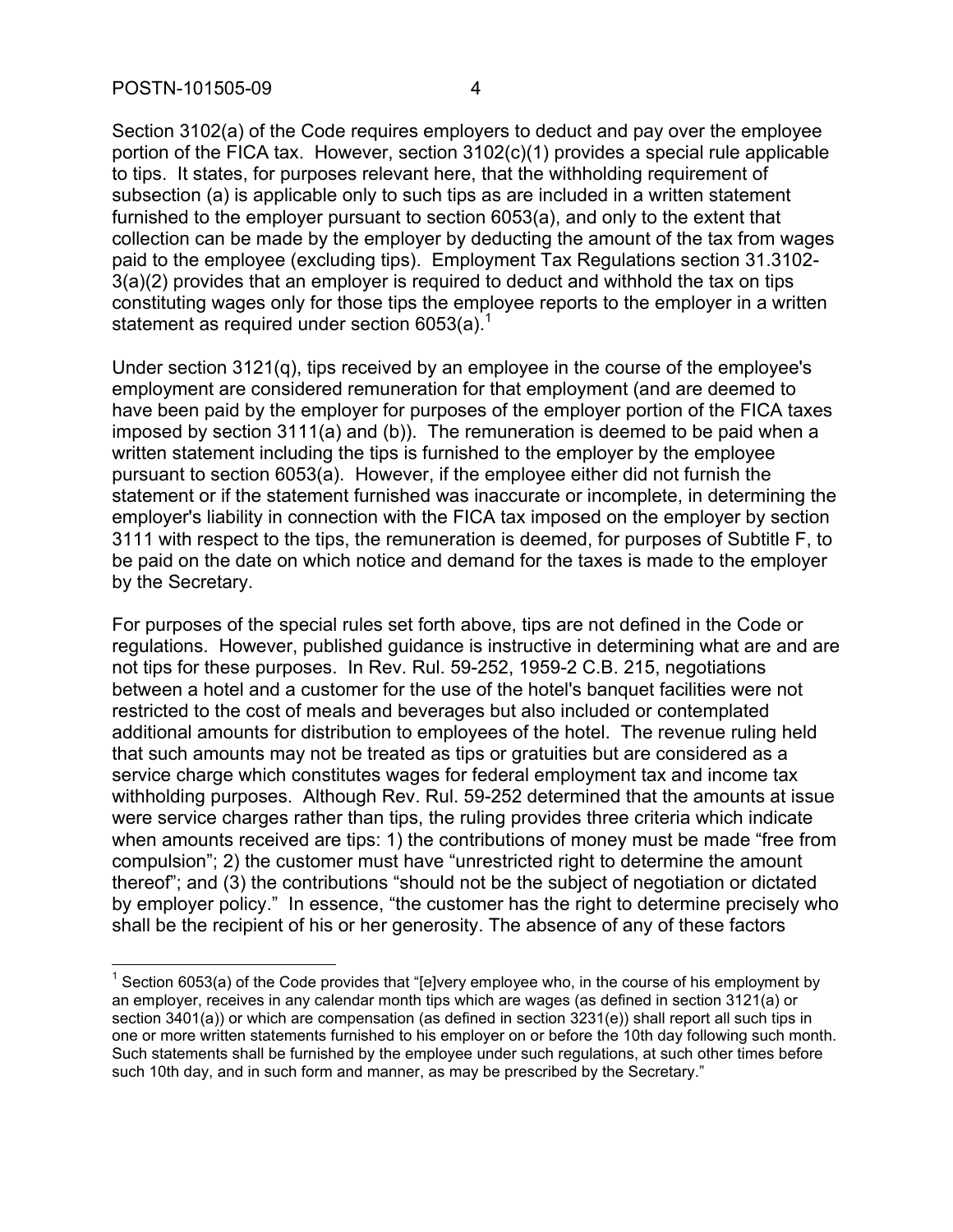creates a serious doubt as to whether the payment is really a tip and indicates that it is in fact a service charge for the use of certain facilities. $<sup>2</sup>$ </sup>

Revenue Ruling 64-40, 1964-1 C.B. 68, applies these same criteria to reach a similar conclusion. Revenue Ruling 64-40 $3$ cites the factors listed in Rev. Rul. 59-252 in finding that amounts donated by members of a non-profit club to a fund held for employees until Christmas was wages but not tips. The funds were solicited by a pledge card that noted the club's board of governors would determine how to distribute the funds. In reaching its conclusion that the amounts were wages but not tips, the revenue ruling notes that the contributions were not made entirely "free from compulsion" and the annual organized fund raising drive was clearly "dictated by employer policy" and the donor had no right to "determine precisely who shall be the recipient of his generosity." The revenue ruling included in its analysis the facts that some of the funds were made to persons with whom the donors would never have contact, the employees expected to share in the fund as an integral part of the wage structure, the club members had a "compelling moral obligation" to donate, and the club exercised great control over the fund.

Revenue Ruling 69-28, 1969-1 C.B. 270, discusses the application of the employment tax rules to amounts paid by customers in various situations. Situation 1 involves an automatic 10 percent charge added to all club member charges. The ruling concludes that the amounts subsequently disbursed to the employees by the club are wages and not tips. The club determines the arbitrary charge; it is not provided as a gratuity. Rather, the automatic charge becomes part of club funds that the club later distributes. By contrast, Situation 2 involves a hotel customer who pays a tip to the waiter by writing the amount on the waiter's check. The hotel then pays the tip to the waiter and charges it to the account of the customer. While the focus of the discussion of Situation 2 involves the specific reporting rules applicable to tips, Situation 2 first distinguishes Situation 1 by noting that the customer determines the amount of the tip and pays it for services rendered to him by the waiter. In fact, Rev. Rul. 59-252 cites S.S.T. 301, the predecessor to Situation 2 in Rev. Rul. 69-28, as consistent with the criteria and conclusion in Rev. Rul. 59-252, noting that the customer was free to determine whether or not he would tip the employee and the amount of the tip and concluding that the amount did not lose its identity as a tip by virtue of the hotel acting as a conduit for providing it to the waiter.

Similarly, General Counsel Memorandum (GCM) 37507 (April 19, 1978), considered whether charge slip tips collected by the employer on behalf of the employees and distributed by the employer to the employees according to employee hours worked must be reported as "wages" paid by the employer for FICA and income tax withholding purposes, regardless of whether such amounts are reported by the employee to the

<sup>2</sup> See also Rev. Rul. 57-397, 1957-2 C.B. 628.

 $3$  Revenue Ruling 64-40 principally follows the analysis set forth in General Counsel Memorandum (GCM) 32412 (October 2, 1962).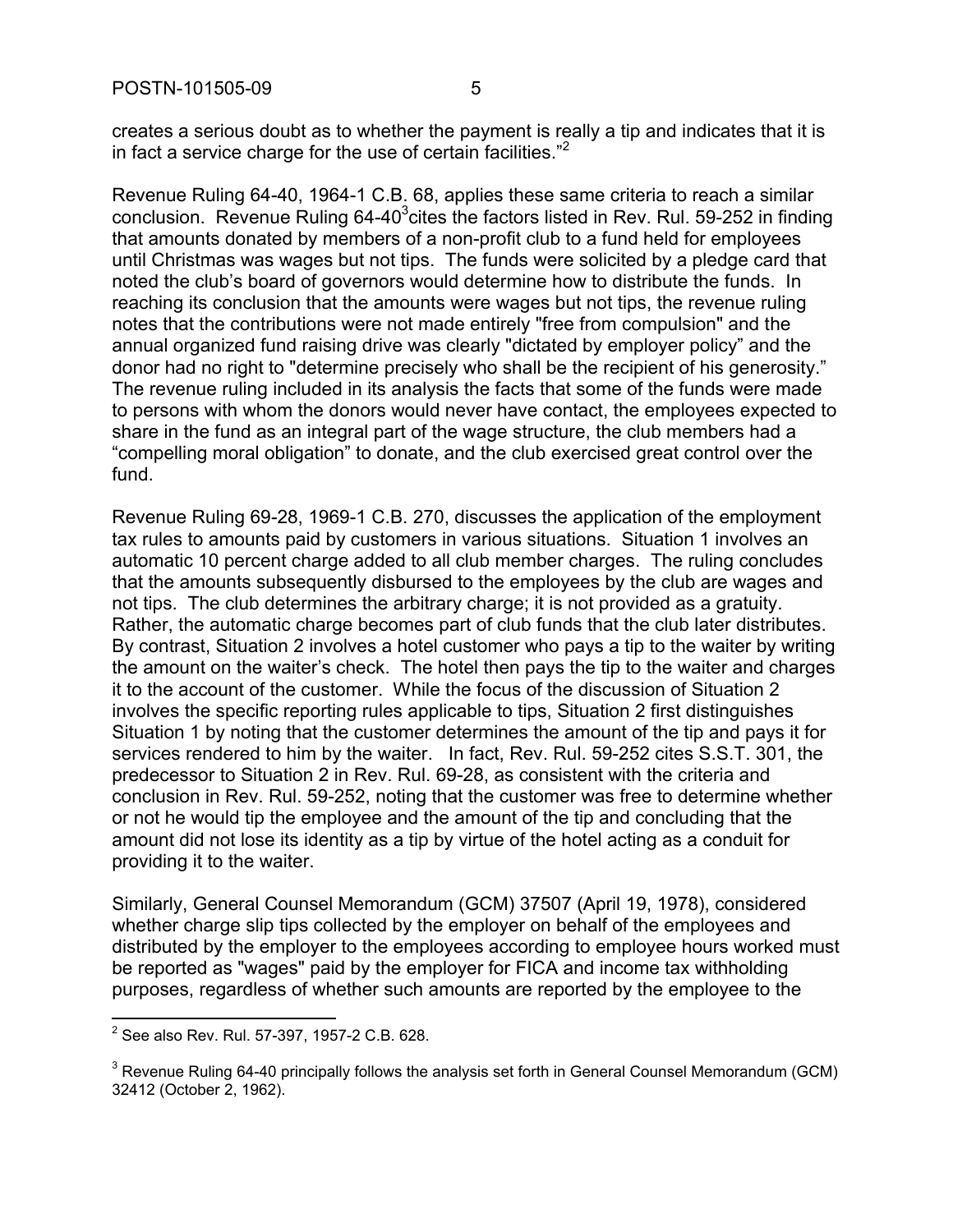employer as tips pursuant to section 6053(a) of the Code. Applying the factors in Rev. Rul. 59-252, and principally focusing on the voluntary nature of the amount given, the GCM concluded that charge slip tips collected by the employer on behalf of the employees and distributed by the employer to the employees according to employee hours worked should be viewed as amounting to a tip-splitting arrangement among the employees on whose behalf the employer administers such arrangement. Accordingly, such amounts were tips and included on Forms W-2 only if reported under section 6053(a).

Rev. Rul. 95-7, 1995-1 C.B. 185, Q&A 2, sets forth the specific question of whether section 3121(q) applies in situations in which all tips are required by the employer to be turned over to the employer by the employees, and the employer, in turn, distributes the tips among all the employees. The answer provided is that tips distributed in those situations are wages when paid by the employer. Q&A 2 further provides that section 3121(q) applies only to tips that are received and retained by the employee.

In this case, the contribution of money by Company customers to the tip jars is made free from compulsion, the customer has the unrestricted right to determine the amount, and the contribution is not dictated by employer policy, as discussed in Rev. Rul. 59- 252. While the customer cannot determine precisely who will receive the money he or she places in the tip jar, the tip jar amounts satisfy the three criteria of tips set forth in Rev. Rul. 59-252. The tip jar amounts bear no similarity to the service charges in Rev. Rul. 59-252. The contributions do not lose their identity as tips by either the use of a tip jar to collect them or the procedures specified by the Company for its employees to store and distribute them.

As mentioned previously, Rev. Rul. 95-7, Q&A 2, provides that where tips are required by the employer to be turned over to the employer by the employees, and the employer, in turn, distributes the tips among all the employees, the tips distributed are wages when paid by the employer and, therefore, section 3121(q) does not apply. However, the storage and distribution procedures required by the Company do not constitute the same level of control as that exercised by the club over the annual fund solicited and distributed by the club in Rev. Rul. 64-40 or the arbitrary charge obtained and later distributed by the club in Situation 1 of Rev. Rul. 69-28. $4$  The procedures do not to any degree compromise the inherent voluntary nature of the amounts provided by Company customers. Accordingly, Q&A 2 of Rev. Rul. 95-7 does not apply to the tip jar amounts.

Based on the totality of the facts and circumstances, the tip jar amounts retain their character as tips governed by section 3121(q) of the Code so that unreported tips will not be subject to the employer share of FICA tax until the Service makes a notice and demand for the taxes from Company.

 $<sup>4</sup>$  In fact, the specific use of employees other than the store manager or assistant store manager to count</sup> and distribute the tip jar amounts suggests there is even less Company involvement than the level of employer involvement in the tip-splitting arrangement discussed in GCM 37507 where the employer administered the arrangement on behalf of the employees.